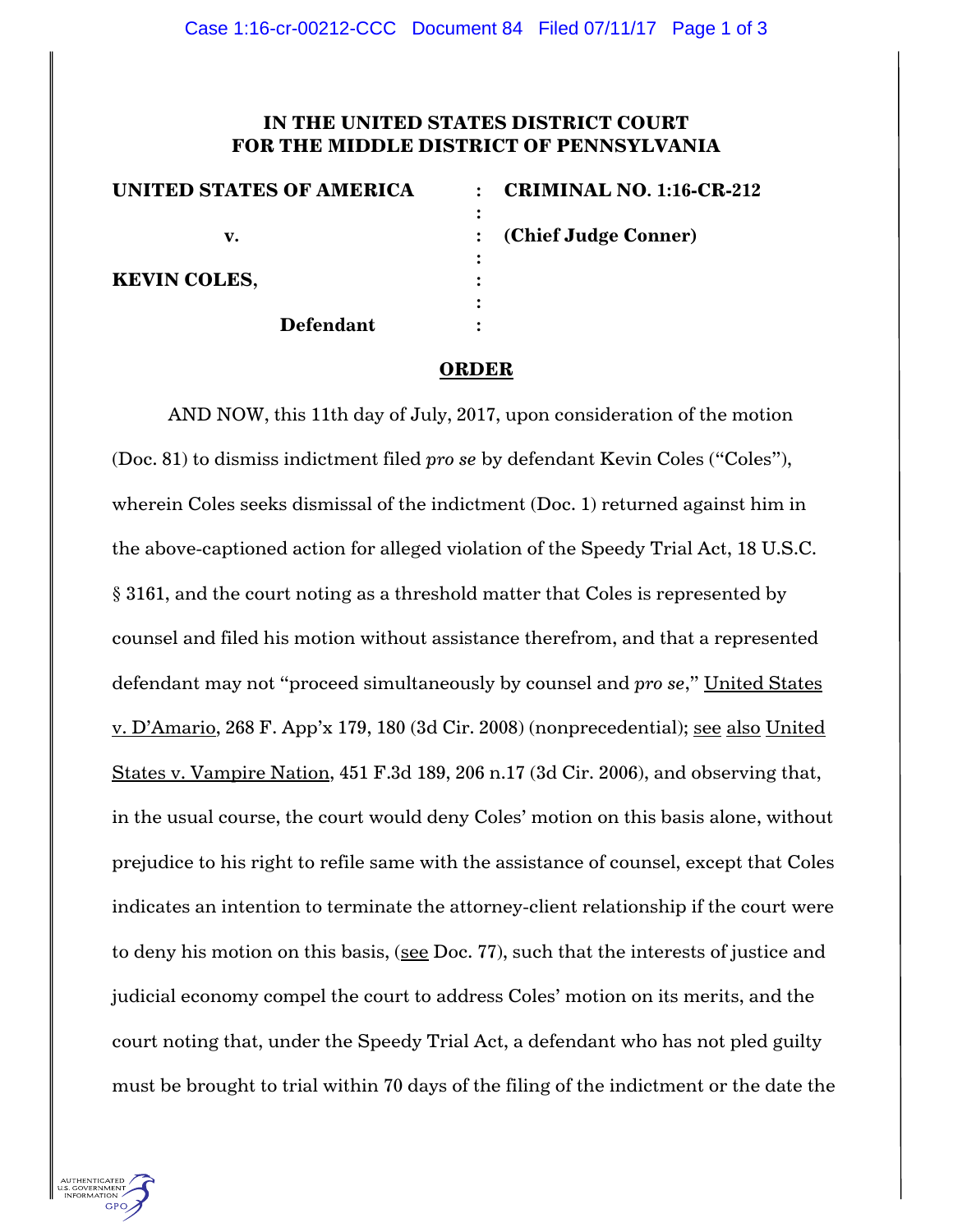defendant appeared before a judicial officer of the court in which the charges are pending, whichever is later, 18 U.S.C.  $\S 3161(c)(1)$ , and that any delay resulting from a motion for a continuance is excludable from this time period if the court "granted such continuance on the basis of [its] findings that the ends of justice served by taking such action outweigh the best interest of the public and the defendant in a speedy trial," id.  $\S 3161(h)(7)(A)$ , and further noting that the court received seven joint defense motions to continue herein, (see Docs. 39, 41, 43, 46, 48, 55, 57), and granted two on the basis of ongoing plea negotiations and the need to prepare pretrial motions, (see Docs. 40, 42), and the remainder on the basis of ongoing plea negotiations, (see Docs. 44, 47, 49, 56, 58), and the court observing that the Third Circuit Court of Appeals has held that an "ends of justice" continuance may be granted "in appropriate circumstances to permit plea negotiations to continue," United States v. Fields, 39 F.3d 439, 445 (3d Cir. 1994); see also United States v. Williams, 591 F. App'x 78, 85 (3d Cir. 2014) (nonprecedential), $^1$  and the court reaffirming that the periods of delay challenged by Coles were properly excluded

l

 $1$  Coles cursorily disputes the representation that he was ever engaged in plea negotiations, contending that "there [have] been no plea negotiations" on his behalf. (Doc. 81 at 2). Assuming the truth of this assertion *arguendo*, Coles was at all times joined for trial with defendant Devin Dickerson, and delay is properly excluded under the Speedy Trial Act "when the defendant is joined for trial with a codefendant as to whom the time for trial has not run and no motion for severance has been granted."  $18$  U.S.C.  $\S$  3161(h)(6).